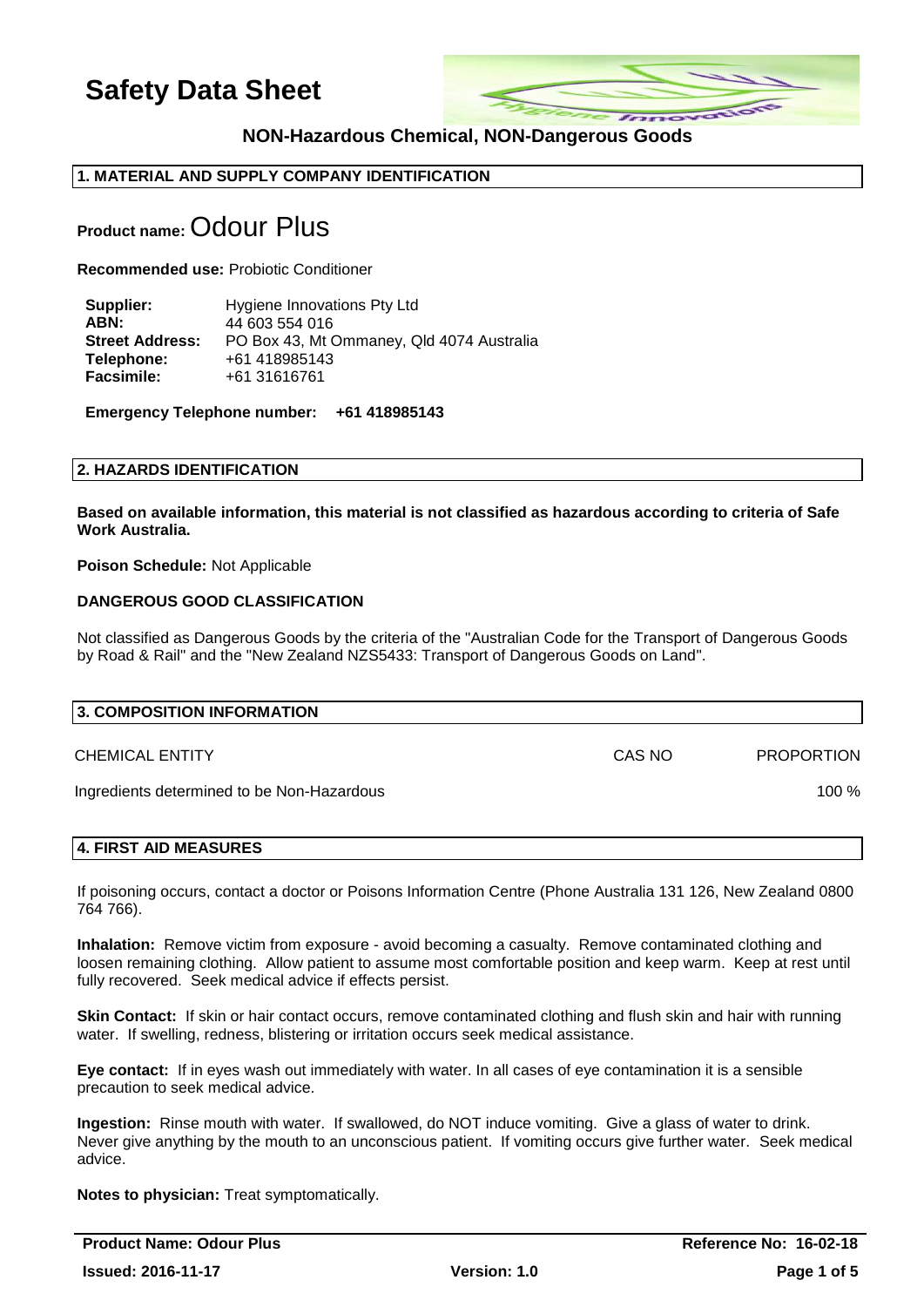

## **5. FIRE FIGHTING MEASURES**

**Hazchem Code:** Not applicable.

**Suitable extinguishing media:** If material is involved in a fire use water fog (or if unavailable fine water spray), alcohol resistant foam, standard foam, dry agent (carbon dioxide, dry chemical powder).

**Specific hazards:** Non-combustible material.

**Fire fighting further advice:** Not applicable.

## **6. ACCIDENTAL RELEASE MEASURES**

#### **SMALL SPILLS**

Wear protective equipment to prevent skin and eye contamination. Avoid inhalation of vapours or dust. Wipe up with absorbent (clean rag or paper towels). Collect and seal in properly labelled containers or drums for disposal.

## **LARGE SPILLS**

Clear area of all unprotected personnel. Slippery when spilt. Avoid accidents, clean up immediately. Wear protective equipment to prevent skin and eye contamination and the inhalation of vapours. Work up wind or increase ventilation. Contain - prevent run off into drains and waterways. Use absorbent (soil, sand or other inert material). Collect and seal in properly labelled containers or drums for disposal. If contamination of crops, sewers or waterways has occurred advise local emergency services.

#### **Dangerous Goods – Initial Emergency Response Guide No:** Not applicable

## **7. HANDLING AND STORAGE**

**Handling:** Avoid eye contact and repeated or prolonged skin contact. Avoid inhalation of vapour, mist or aerosols.

**Storage:** Store in a cool, dry, well-ventilated place and out of direct sunlight. Store away from foodstuffs. Store away from incompatible materials described in Section 10. Store away from sources of heat and/or ignition. Keep container standing upright. Keep containers closed when not in use - check regularly for leaks.

## **8. EXPOSURE CONTROLS / PERSONAL PROTECTION**

**National occupational exposure limits:** No value assigned for this specific material by Safe Work Australia.

**Biological Limit Values:** As per the "National Model Regulations for the Control of Workplace Hazardous Substances (Safe Work Australia)" the ingredients in this material do not have a Biological Limit Allocated.

**National occupational exposure limits:** Natural ventilation should be adequate under normal use conditions..

#### **Personal Protection Equipment:** SAFETY SHOES, OVERALLS

Wear safety shoes and overalls.

**Hygiene measures:** Keep away from food, drink and animal feeding stuffs. When using do not eat, drink or smoke. Wash hands prior to eating, drinking or smoking. Avoid contact with clothing. Avoid eye contact and repeated or prolonged skin contact. Avoid inhalation of vapour, mist or aerosols. Ensure that eyewash stations and safety showers are close to the workstation location.

## **9. PHYSICAL AND CHEMICAL PROPERTIES**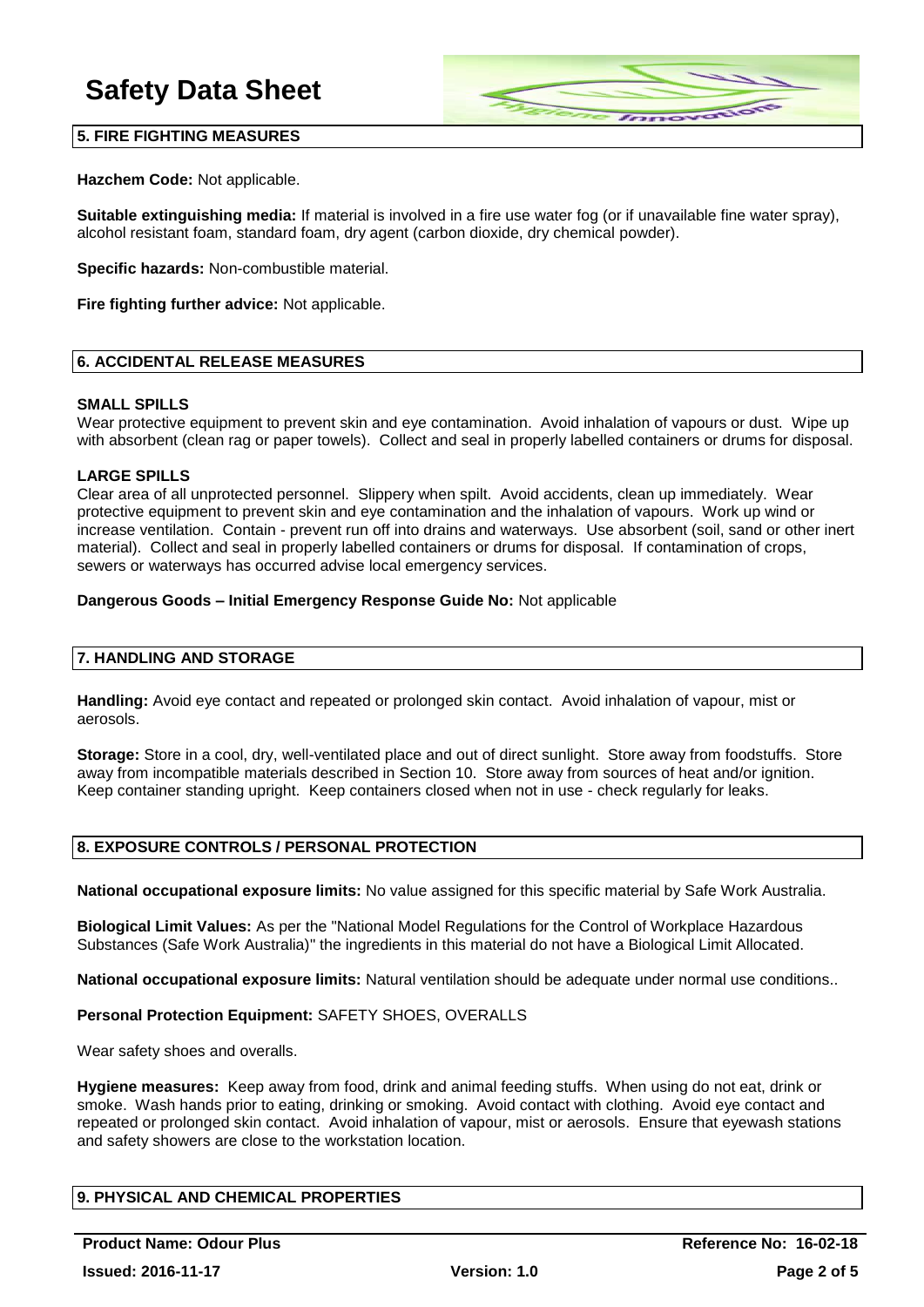

| Cucumber Melon / Kiwi Grapefruit |
|----------------------------------|
|                                  |

| Solubility:                             | Soluble       |
|-----------------------------------------|---------------|
| Specific Gravity (20 °C):               | 1.01          |
| <b>Relative Vapour Density (air=1):</b> | >1            |
| Flash Point (°C):                       | Not Flammable |
| <b>Boiling Point/Range (°C):</b>        | >100          |
| pH:                                     | $3 - 4$       |
| Evaporation Rate (n-Butyl acetate=1):   | $\leq$ 1      |
| % Volatile by Volume:                   | 80            |
|                                         |               |

(Typical values only - consult specification sheet)  $\overrightarrow{N}$  Av = Not available, N App = Not applicable

## **10. STABILITY AND REACTIVITY**

**Chemical stability:** This material is thermally stable when stored and used as directed.

**Conditions to avoid:** Elevated temperatures and sources of ignition.

**Incompatible materials:** Oxidising agents.

**Hazardous decomposition products:** Oxides of carbon and nitrogen, smoke and other toxic fumes.

**Hazardous reactions:** No known hazardous reactions.

#### **11. TOXICOLOGICAL INFORMATION**

No adverse health effects expected if the product is handled in accordance with this Safety Data Sheet and the product label. Symptoms or effects that may arise if the product is mishandled and overexposure occurs are:

#### **Acute Effects**

**Inhalation:** Material may be an irritant to mucous membranes and respiratory tract.

**Skin contact:** Contact with skin may result in irritation.

**Ingestion:** Swallowing can result in nausea, vomiting and irritation of the gastrointestinal tract.

**Eye contact:** May be an eye irritant.

#### **Acute toxicity**

**Inhalation:** This material has been classified as non-hazardous. Acute toxicity estimate (based on ingredients): >20 mg/L

**Skin contact:** This material has been classified as non-hazardous. Acute toxicity estimate (based on ingredients): >2,000 mg/Kg

**Ingestion:** This material has been classified as non-hazardous. Acute toxicity estimate (based on ingredients): >2,000 mg/Kg

**Corrosion/Irritancy:** Eye: this material has been classified as not corrosive or irritating to eyes. Skin: this material has been classified as not corrosive or irritating to skin.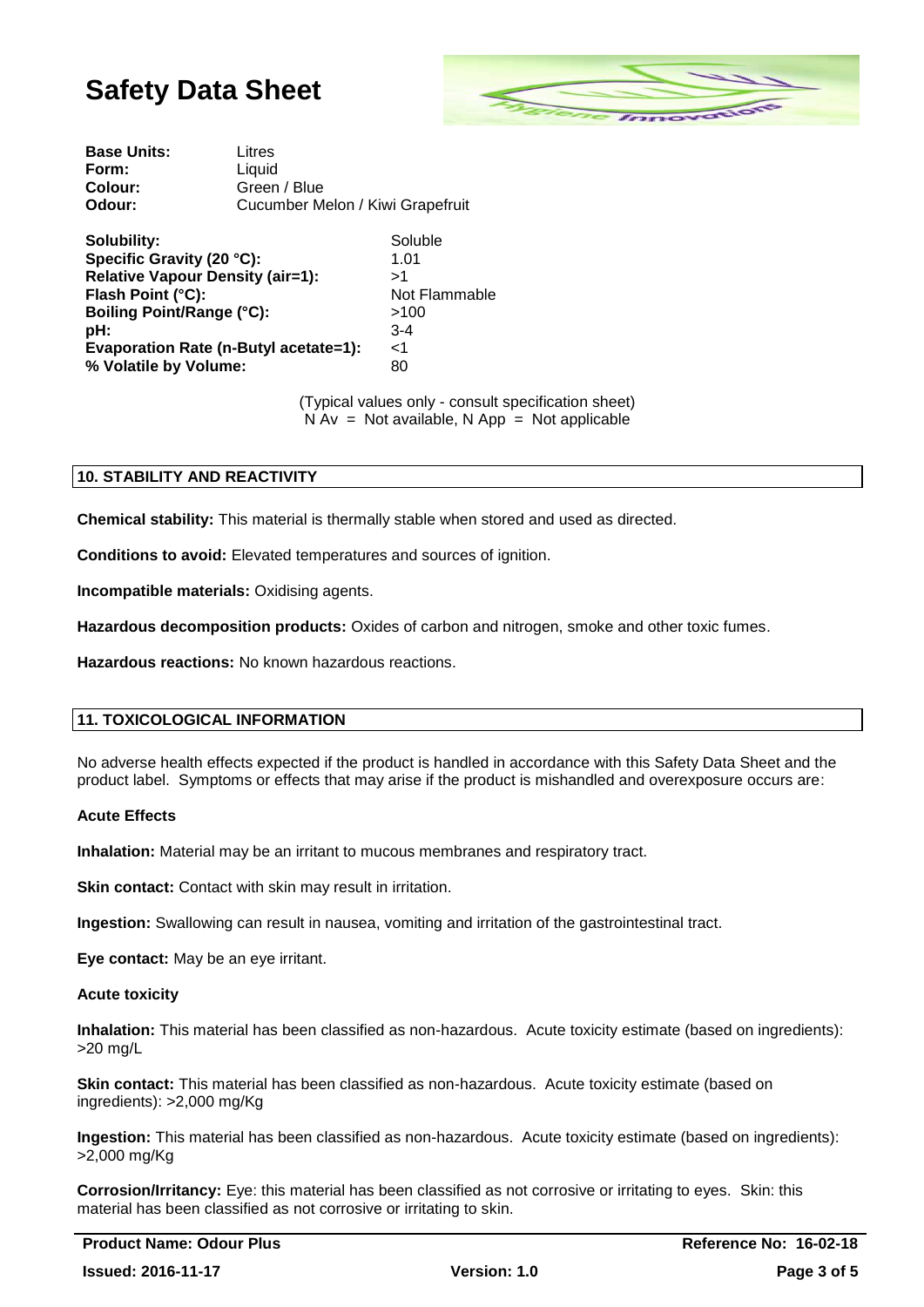

**Sensitisation:** Inhalation: this material has been classified as not a respiratory sensitiser. Skin: this material has been classified as not a skin sensitiser.

**Aspiration hazard:** This material has been classified as non-hazardous.

**Specific target organ toxicity (single exposure):** This material has been classified as non-hazardous.

## **Chronic Toxicity**

**Mutagenicity:** This material has been classified as non-hazardous.

**Carcinogenicity:** This material has been classified as non-hazardous.

**Reproductive toxicity (including via lactation):** This material has been classified as non-hazardous.

**Specific target organ toxicity (repeat exposure):** This material has been classified as non-hazardous.

## **12. ECOLOGICAL INFORMATION**

Avoid contaminating waterways.

**Acute aquatic hazard:** This material has been classified as non-hazardous. Acute toxicity estimate (based on ingredients): >100 mg/L

**Long-term aquatic hazard:** This material has been classified as non-hazardous. Non-rapidly or rapidly degradable substance for which there are adequate chronic toxicity data available OR in the absence of chronic toxicity data, Acute toxicity estimate (based on ingredients): >100 mg/L, where the substance is not rapidly degradable and/or BCF  $<$  500 and/or log  $K_{ow}$  < 4.

**Ecotoxicity:** No information available.

**Persistence and degradability:** No information available.

**Bioaccumulative potential:** No information available.

**Mobility:** No information available.

#### **13. DISPOSAL CONSIDERATIONS**

Persons conducting disposal, recycling or reclamation activities should ensure that appropriate personal protection equipment is used, see "Section 8. Exposure Controls and Personal Protection" of this SDS.

If possible material and its container should be recycled. If material or container cannot be recycled, dispose in accordance with local, regional, national and international Regulations.

## **14. TRANSPORT INFORMATION**

## **ROAD AND RAIL TRANSPORT**

Not classified as Dangerous Goods by the criteria of the "Australian Code for the Transport of Dangerous Goods by Road & Rail" and the "New Zealand NZS5433: Transport of Dangerous Goods on Land".

#### **MARINE TRANSPORT**

Not classified as Dangerous Goods by the criteria of the International Maritime Dangerous Goods Code (IMDG Code) for transport by sea.

#### **AIR TRANSPORT**

**Product Name: Odour Plus Reference No: 16-02-18**